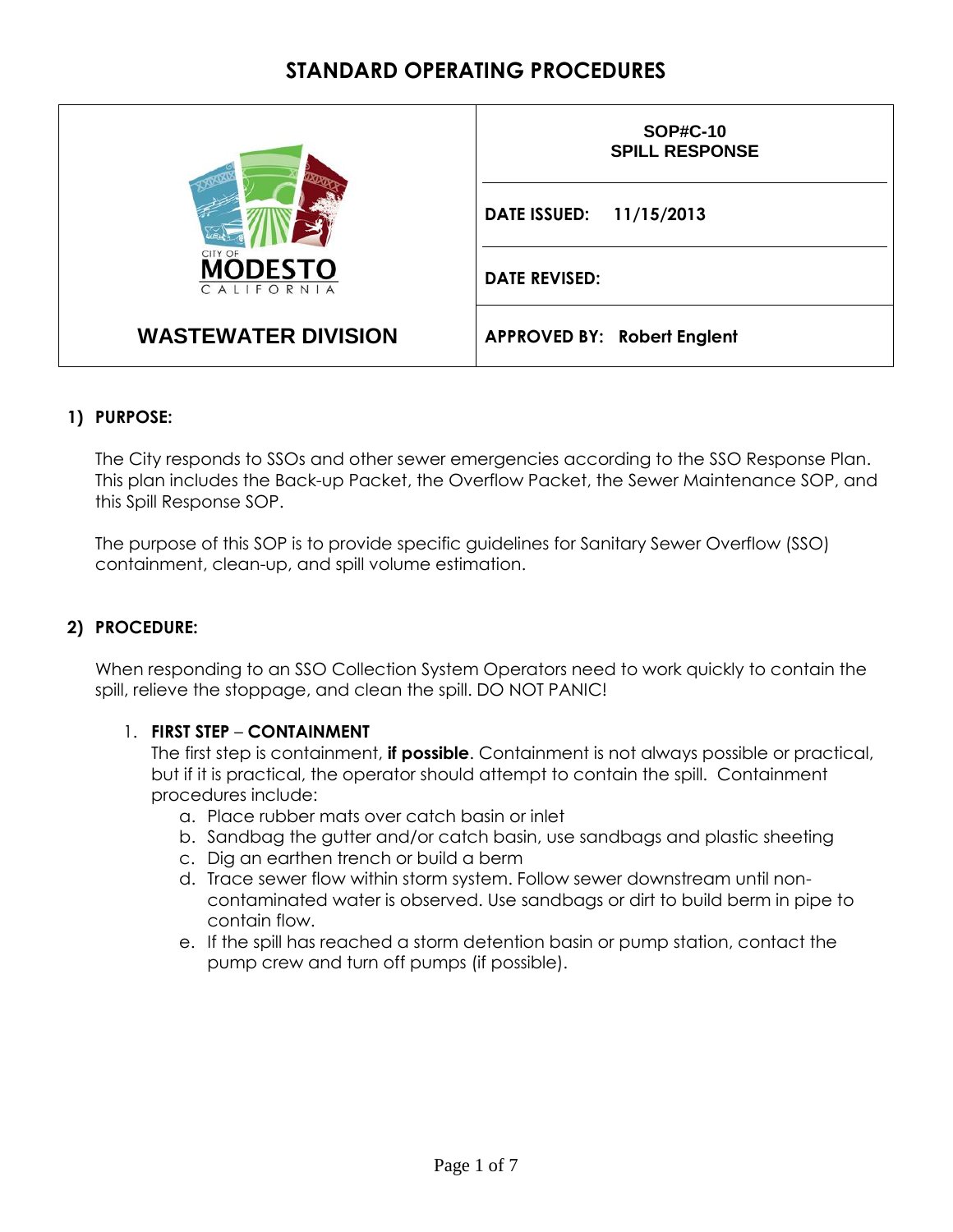### 2. **SECOND STEP** – **CLEAR THE STOPPAGE**

Depending on the volume of flow and the expectation of containment, this might be your first step. Follow the procedures for clearing a stoppage contained within the Sewer Maintenance SOP.

### 3. **THIRD STEP- ESTIMATE SPILL VOLUME**

After the stoppage has been relieved and before the clean-up begins, the first responder needs to estimate the spill volume that has been contained. This is performed by considering each area where sewage is contained separately, then adding the estimated amounts for each area.

### a. **AREA ESTIMATION**

i. If the area is roughly square or rectangular estimate the volume by measuring the length and the width (in feet). Measure the depth in several places to obtain an average depth.

| For example:                                         |               |
|------------------------------------------------------|---------------|
| Depth Location                                       | Depth         |
|                                                      | Measurement   |
|                                                      | (in feet)     |
| Depth $#1$                                           | .3            |
| Depth $#2$                                           | .5            |
| Depth $#3$                                           | .25           |
| Depth #4                                             | .75           |
| Depth #5                                             | .5            |
| Average = Depth $#1 + #2 + #3 + #4 + #5$             | Average       |
| Divided by the number of depth measurements (in this | $depth = .46$ |
| case 5)                                              |               |

#### Volume = **length X width X height**



Volume of a circle = **diameter X diameter X .785 X depth**



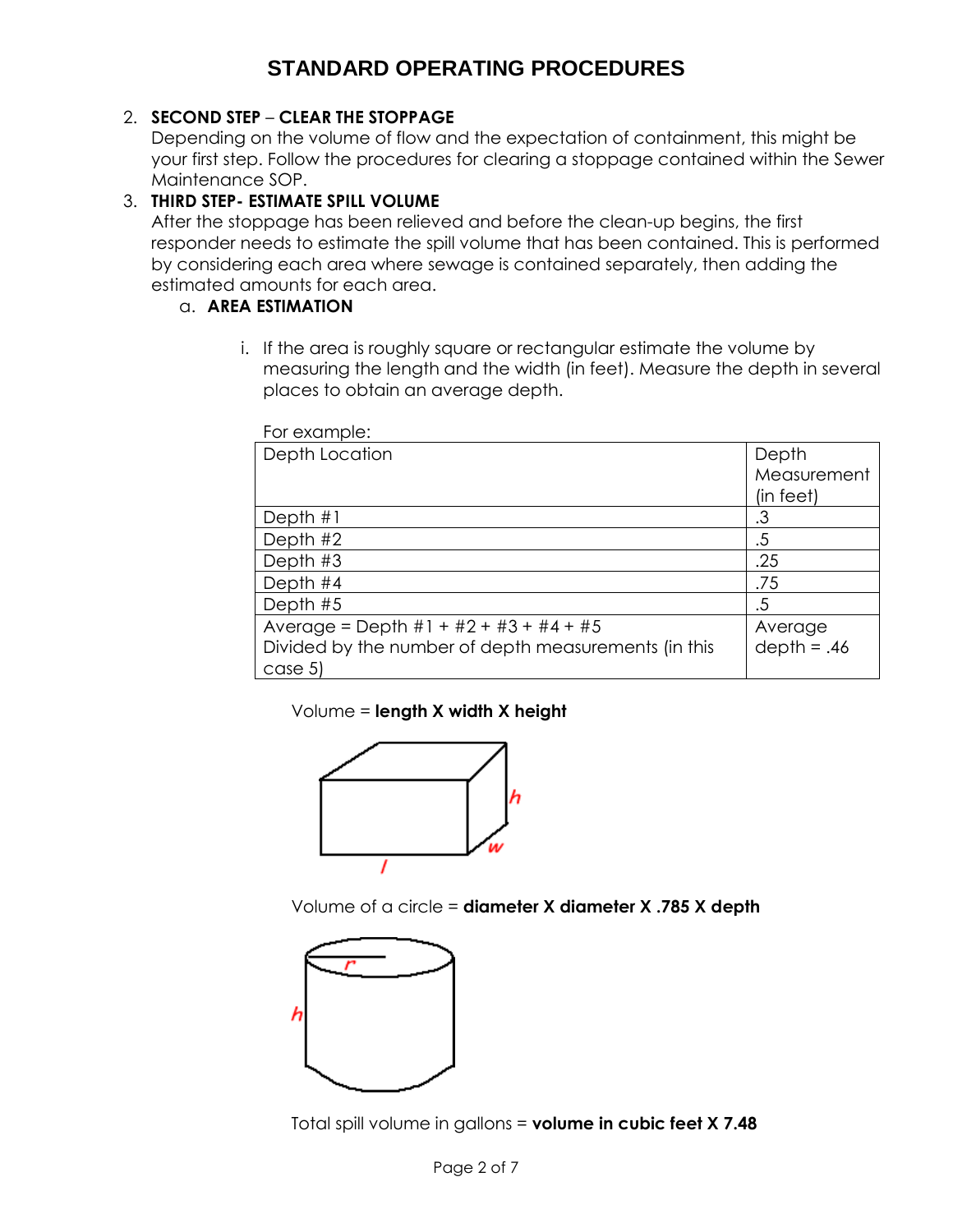ii. If the area where the spill is contained is in the curb and gutter, you determine the spill volume by using the following formula; Volume = **length X width X average depth (obtained the same way as above) X 3.74**



Total spill gallons = **volume in cubic feet X 7.48**

### b. **ESTIMATING SPILL VOLUME USING FLOW RATES**

i. Spill volumes can be calculated based on observed flow rates. By observing overflowing maintenance holes and comparing to known overflow reference charts, the first responder can establish an estimated Gallon per Minute (GPM) overflow rate. Once the overflow rate is established, the operator simply needs to estimate the length of time the overflow occurred.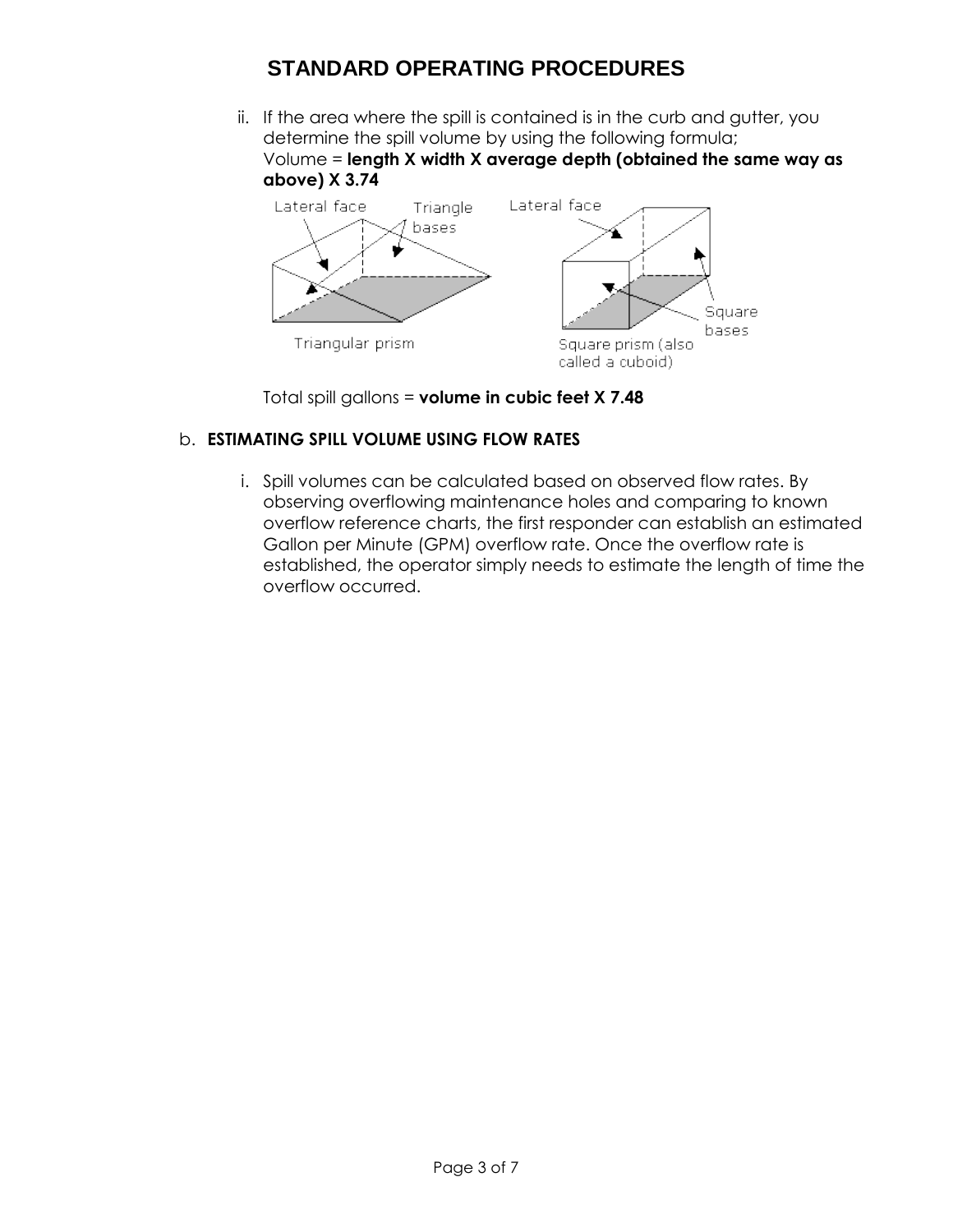## **Reference Sheet for Estimating Sewer Flow Rate** From Overflowing Sewer Maintenance Holes<br>All estimates are calculated in gallons per minute (gpm)



All photos were taken during a demonstration using metered water from a hydrant in cooperation with the city of San Diego's Water Department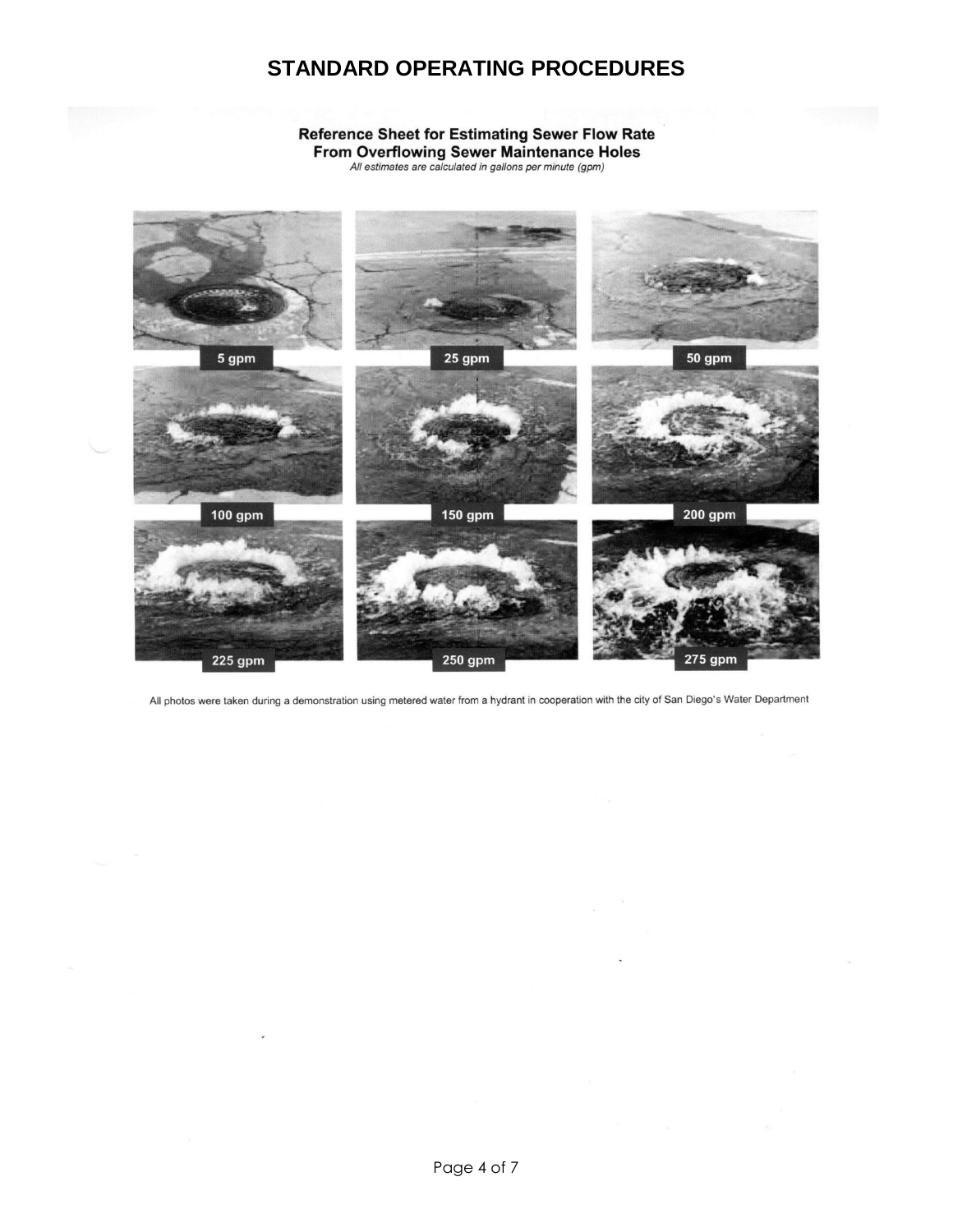### 4. **FOURTH STEP – COMPLETE SSO REPORT FORMS**

Once the spill has been cleaned-up, the SSO event must be documented. Within the SSO Response Plan Packet, you will find several forms related to SSOs; including the OP2 Form, the Storm Drain SSO Response Form, and a Daily Maintenance Log. These forms need to be filled in as completely as possible.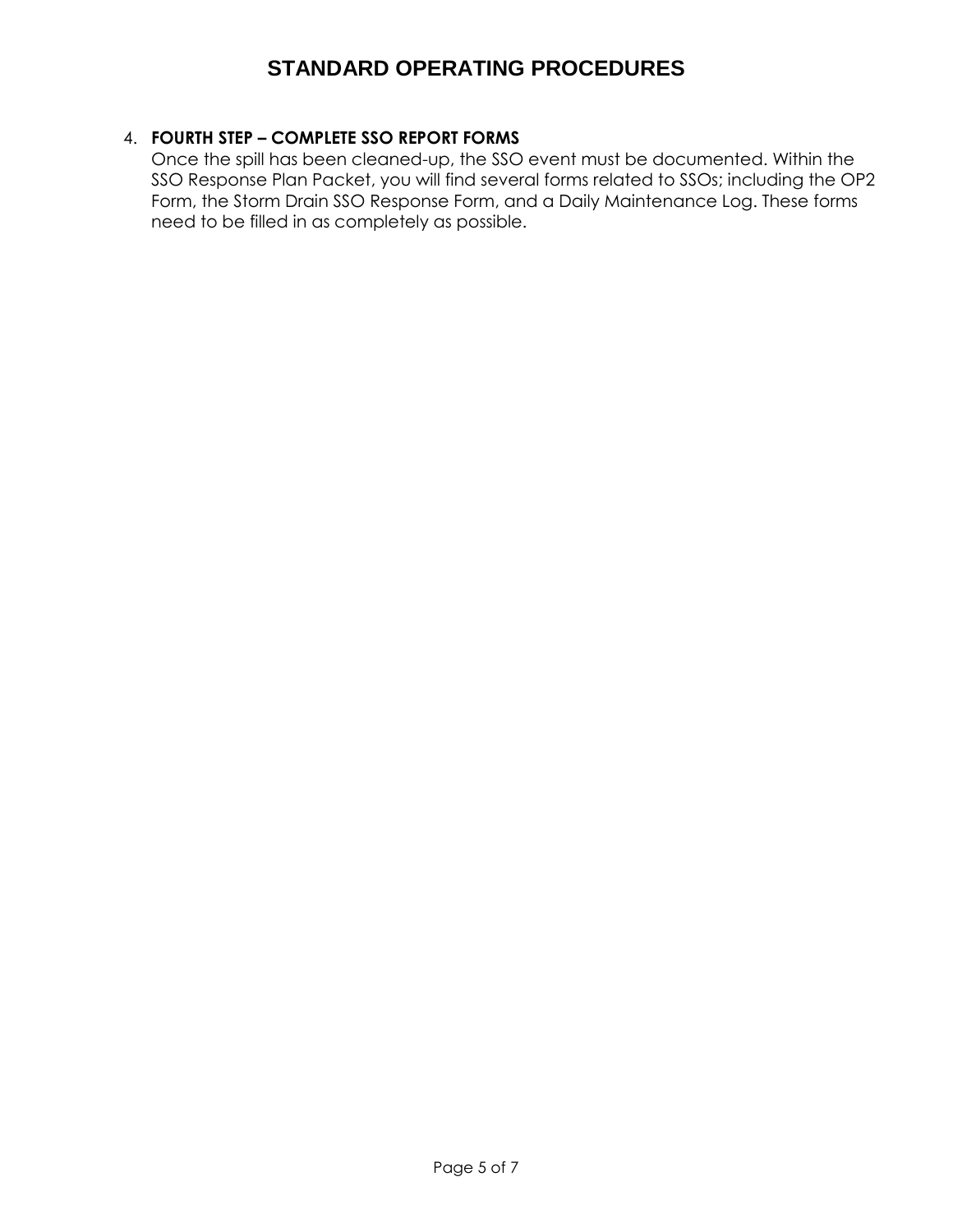### a. **OP2 Form**

Use this area for multiple spill locations

| <b>Fill-in location</b>  |                                                                                                                                                                                                          |                             |                                                                                                                                                                                                                                                                                                                                                                                                                                                                                                                                                                                                                                                                                                                                                                                                                                                                                                                                                                                                                                                                                                                                                                                                                                                                                                                                                                                                                                                                               |                          |               |  |  |  |  |  |  |
|--------------------------|----------------------------------------------------------------------------------------------------------------------------------------------------------------------------------------------------------|-----------------------------|-------------------------------------------------------------------------------------------------------------------------------------------------------------------------------------------------------------------------------------------------------------------------------------------------------------------------------------------------------------------------------------------------------------------------------------------------------------------------------------------------------------------------------------------------------------------------------------------------------------------------------------------------------------------------------------------------------------------------------------------------------------------------------------------------------------------------------------------------------------------------------------------------------------------------------------------------------------------------------------------------------------------------------------------------------------------------------------------------------------------------------------------------------------------------------------------------------------------------------------------------------------------------------------------------------------------------------------------------------------------------------------------------------------------------------------------------------------------------------|--------------------------|---------------|--|--|--|--|--|--|
| information              | <b>City of Modesto</b>                                                                                                                                                                                   |                             | <b>SSO</b>                                                                                                                                                                                                                                                                                                                                                                                                                                                                                                                                                                                                                                                                                                                                                                                                                                                                                                                                                                                                                                                                                                                                                                                                                                                                                                                                                                                                                                                                    | <b>Kup Response Plan</b> | OP-2          |  |  |  |  |  |  |
|                          | SSO Packet: Sanitary Sewer Overflow Report                                                                                                                                                               |                             |                                                                                                                                                                                                                                                                                                                                                                                                                                                                                                                                                                                                                                                                                                                                                                                                                                                                                                                                                                                                                                                                                                                                                                                                                                                                                                                                                                                                                                                                               |                          | <b>Side A</b> |  |  |  |  |  |  |
|                          | This Report is <i>(check one)</i> :<br>□ Preliminary                                                                                                                                                     |                             |                                                                                                                                                                                                                                                                                                                                                                                                                                                                                                                                                                                                                                                                                                                                                                                                                                                                                                                                                                                                                                                                                                                                                                                                                                                                                                                                                                                                                                                                               |                          |               |  |  |  |  |  |  |
|                          | <b>A. SPILL LOCATION</b>                                                                                                                                                                                 |                             |                                                                                                                                                                                                                                                                                                                                                                                                                                                                                                                                                                                                                                                                                                                                                                                                                                                                                                                                                                                                                                                                                                                                                                                                                                                                                                                                                                                                                                                                               |                          |               |  |  |  |  |  |  |
|                          | <b>Spill Location Name:</b>                                                                                                                                                                              |                             |                                                                                                                                                                                                                                                                                                                                                                                                                                                                                                                                                                                                                                                                                                                                                                                                                                                                                                                                                                                                                                                                                                                                                                                                                                                                                                                                                                                                                                                                               |                          |               |  |  |  |  |  |  |
| Be sure to note if a     | <b>Street Name and Number:</b>                                                                                                                                                                           |                             |                                                                                                                                                                                                                                                                                                                                                                                                                                                                                                                                                                                                                                                                                                                                                                                                                                                                                                                                                                                                                                                                                                                                                                                                                                                                                                                                                                                                                                                                               |                          |               |  |  |  |  |  |  |
|                          | <b>Nearest Cross Street</b>                                                                                                                                                                              |                             |                                                                                                                                                                                                                                                                                                                                                                                                                                                                                                                                                                                                                                                                                                                                                                                                                                                                                                                                                                                                                                                                                                                                                                                                                                                                                                                                                                                                                                                                               |                          |               |  |  |  |  |  |  |
| spill that was not fully | <b>County: Stanislaus</b><br><b>Location 2: Street Name and Number:</b>                                                                                                                                  | Spill Location Description: |                                                                                                                                                                                                                                                                                                                                                                                                                                                                                                                                                                                                                                                                                                                                                                                                                                                                                                                                                                                                                                                                                                                                                                                                                                                                                                                                                                                                                                                                               |                          |               |  |  |  |  |  |  |
| recovered went to        | <b>Location 3: Street Name and Number:</b>                                                                                                                                                               |                             |                                                                                                                                                                                                                                                                                                                                                                                                                                                                                                                                                                                                                                                                                                                                                                                                                                                                                                                                                                                                                                                                                                                                                                                                                                                                                                                                                                                                                                                                               |                          |               |  |  |  |  |  |  |
| retention basin          | Use separate sheet for more than three locations                                                                                                                                                         |                             |                                                                                                                                                                                                                                                                                                                                                                                                                                                                                                                                                                                                                                                                                                                                                                                                                                                                                                                                                                                                                                                                                                                                                                                                                                                                                                                                                                                                                                                                               |                          |               |  |  |  |  |  |  |
|                          | <b>B. SPILL DESCRIPTION</b>                                                                                                                                                                              |                             |                                                                                                                                                                                                                                                                                                                                                                                                                                                                                                                                                                                                                                                                                                                                                                                                                                                                                                                                                                                                                                                                                                                                                                                                                                                                                                                                                                                                                                                                               |                          |               |  |  |  |  |  |  |
|                          |                                                                                                                                                                                                          |                             |                                                                                                                                                                                                                                                                                                                                                                                                                                                                                                                                                                                                                                                                                                                                                                                                                                                                                                                                                                                                                                                                                                                                                                                                                                                                                                                                                                                                                                                                               |                          |               |  |  |  |  |  |  |
|                          | □ Manhole- Structure ID#:                                                                                                                                                                                |                             |                                                                                                                                                                                                                                                                                                                                                                                                                                                                                                                                                                                                                                                                                                                                                                                                                                                                                                                                                                                                                                                                                                                                                                                                                                                                                                                                                                                                                                                                               |                          |               |  |  |  |  |  |  |
|                          | Did the spill reach a gravity storm drain? $\Box$ Yes $\Box$ No                                                                                                                                          |                             |                                                                                                                                                                                                                                                                                                                                                                                                                                                                                                                                                                                                                                                                                                                                                                                                                                                                                                                                                                                                                                                                                                                                                                                                                                                                                                                                                                                                                                                                               |                          |               |  |  |  |  |  |  |
|                          |                                                                                                                                                                                                          |                             |                                                                                                                                                                                                                                                                                                                                                                                                                                                                                                                                                                                                                                                                                                                                                                                                                                                                                                                                                                                                                                                                                                                                                                                                                                                                                                                                                                                                                                                                               |                          |               |  |  |  |  |  |  |
|                          | water infiltration basin (i.e. Rockwell or retention basin)? $\Box$ Yes $\Box$ No                                                                                                                        |                             |                                                                                                                                                                                                                                                                                                                                                                                                                                                                                                                                                                                                                                                                                                                                                                                                                                                                                                                                                                                                                                                                                                                                                                                                                                                                                                                                                                                                                                                                               |                          |               |  |  |  |  |  |  |
| List only the            | Was this spill from a private service lateral? [ Yes [ ]No If YES, name of responsible party:                                                                                                            |                             |                                                                                                                                                                                                                                                                                                                                                                                                                                                                                                                                                                                                                                                                                                                                                                                                                                                                                                                                                                                                                                                                                                                                                                                                                                                                                                                                                                                                                                                                               |                          |               |  |  |  |  |  |  |
| "PRIMARY" cause          |                                                                                                                                                                                                          |                             |                                                                                                                                                                                                                                                                                                                                                                                                                                                                                                                                                                                                                                                                                                                                                                                                                                                                                                                                                                                                                                                                                                                                                                                                                                                                                                                                                                                                                                                                               |                          |               |  |  |  |  |  |  |
|                          |                                                                                                                                                                                                          |                             |                                                                                                                                                                                                                                                                                                                                                                                                                                                                                                                                                                                                                                                                                                                                                                                                                                                                                                                                                                                                                                                                                                                                                                                                                                                                                                                                                                                                                                                                               |                          |               |  |  |  |  |  |  |
| of the stoppage          | Estimated spill volume (in gallons):                                                                                                                                                                     |                             |                                                                                                                                                                                                                                                                                                                                                                                                                                                                                                                                                                                                                                                                                                                                                                                                                                                                                                                                                                                                                                                                                                                                                                                                                                                                                                                                                                                                                                                                               |                          |               |  |  |  |  |  |  |
|                          | Est. volume of SSO recovered (gal):                                                                                                                                                                      |                             |                                                                                                                                                                                                                                                                                                                                                                                                                                                                                                                                                                                                                                                                                                                                                                                                                                                                                                                                                                                                                                                                                                                                                                                                                                                                                                                                                                                                                                                                               |                          |               |  |  |  |  |  |  |
|                          | Note: Notify Supervisor immediately if the spill reached a gravity storm drainage system                                                                                                                 |                             |                                                                                                                                                                                                                                                                                                                                                                                                                                                                                                                                                                                                                                                                                                                                                                                                                                                                                                                                                                                                                                                                                                                                                                                                                                                                                                                                                                                                                                                                               |                          |               |  |  |  |  |  |  |
|                          | <b>C. SPILL OCCURRING TIME</b>                                                                                                                                                                           |                             |                                                                                                                                                                                                                                                                                                                                                                                                                                                                                                                                                                                                                                                                                                                                                                                                                                                                                                                                                                                                                                                                                                                                                                                                                                                                                                                                                                                                                                                                               |                          |               |  |  |  |  |  |  |
| Complete as much         | SSO Reported to (who received call):                                                                                                                                                                     |                             |                                                                                                                                                                                                                                                                                                                                                                                                                                                                                                                                                                                                                                                                                                                                                                                                                                                                                                                                                                                                                                                                                                                                                                                                                                                                                                                                                                                                                                                                               |                          |               |  |  |  |  |  |  |
| information as           | Phone:                                                                                                                                                                                                   |                             |                                                                                                                                                                                                                                                                                                                                                                                                                                                                                                                                                                                                                                                                                                                                                                                                                                                                                                                                                                                                                                                                                                                                                                                                                                                                                                                                                                                                                                                                               |                          |               |  |  |  |  |  |  |
|                          | Date and time spill reported to sewer crew:                                                                                                                                                              |                             |                                                                                                                                                                                                                                                                                                                                                                                                                                                                                                                                                                                                                                                                                                                                                                                                                                                                                                                                                                                                                                                                                                                                                                                                                                                                                                                                                                                                                                                                               |                          |               |  |  |  |  |  |  |
| possible. Most           | Estimated spill end date and time:                                                                                                                                                                       |                             |                                                                                                                                                                                                                                                                                                                                                                                                                                                                                                                                                                                                                                                                                                                                                                                                                                                                                                                                                                                                                                                                                                                                                                                                                                                                                                                                                                                                                                                                               |                          |               |  |  |  |  |  |  |
| important items          |                                                                                                                                                                                                          |                             |                                                                                                                                                                                                                                                                                                                                                                                                                                                                                                                                                                                                                                                                                                                                                                                                                                                                                                                                                                                                                                                                                                                                                                                                                                                                                                                                                                                                                                                                               |                          |               |  |  |  |  |  |  |
| here are "Spill"         | D. CAUSE OF SPILL - PLEASE CHECK "PRIMARY" CAUSE OF SSO                                                                                                                                                  |                             |                                                                                                                                                                                                                                                                                                                                                                                                                                                                                                                                                                                                                                                                                                                                                                                                                                                                                                                                                                                                                                                                                                                                                                                                                                                                                                                                                                                                                                                                               |                          |               |  |  |  |  |  |  |
| response activities"     | SSO cause (check Primary <sup>a</sup> cause):                                                                                                                                                            | □ Debris/Blockage           |                                                                                                                                                                                                                                                                                                                                                                                                                                                                                                                                                                                                                                                                                                                                                                                                                                                                                                                                                                                                                                                                                                                                                                                                                                                                                                                                                                                                                                                                               | $\Box$ Grease            |               |  |  |  |  |  |  |
|                          | $\square$ Pipe problem/failure $\square$ Pump station failure<br>□ Animal carcass<br>$\square$ Electrical power failure $\square$ Bypass<br>$\square$ Debris from laterals $\square$ Construction Debris |                             |                                                                                                                                                                                                                                                                                                                                                                                                                                                                                                                                                                                                                                                                                                                                                                                                                                                                                                                                                                                                                                                                                                                                                                                                                                                                                                                                                                                                                                                                               |                          |               |  |  |  |  |  |  |
| and completed date       | □ Other (specify):                                                                                                                                                                                       |                             |                                                                                                                                                                                                                                                                                                                                                                                                                                                                                                                                                                                                                                                                                                                                                                                                                                                                                                                                                                                                                                                                                                                                                                                                                                                                                                                                                                                                                                                                               |                          |               |  |  |  |  |  |  |
|                          | If SSO is caused by a private service lateral, please specify: This is the Downer Dtenant Dmanager                                                                                                       |                             |                                                                                                                                                                                                                                                                                                                                                                                                                                                                                                                                                                                                                                                                                                                                                                                                                                                                                                                                                                                                                                                                                                                                                                                                                                                                                                                                                                                                                                                                               |                          |               |  |  |  |  |  |  |
|                          | Property contact:<br><b>Contact telephone:</b><br>If SSO is caused by wet weather, choose size of storm: □1-yr □2-yr □5-yr □10-yr □50-yr □100-yr □>100-yr □Unknown                                       |                             |                                                                                                                                                                                                                                                                                                                                                                                                                                                                                                                                                                                                                                                                                                                                                                                                                                                                                                                                                                                                                                                                                                                                                                                                                                                                                                                                                                                                                                                                               |                          |               |  |  |  |  |  |  |
|                          | Diameter (in inches) of pipe at point of blockage/spill cause (if applicable):                                                                                                                           |                             |                                                                                                                                                                                                                                                                                                                                                                                                                                                                                                                                                                                                                                                                                                                                                                                                                                                                                                                                                                                                                                                                                                                                                                                                                                                                                                                                                                                                                                                                               |                          |               |  |  |  |  |  |  |
|                          | Sewer pipe material at point of blockage/spill cause (if applicable):                                                                                                                                    |                             |                                                                                                                                                                                                                                                                                                                                                                                                                                                                                                                                                                                                                                                                                                                                                                                                                                                                                                                                                                                                                                                                                                                                                                                                                                                                                                                                                                                                                                                                               |                          |               |  |  |  |  |  |  |
|                          | Description of terrain surrounding point of blockage/spill cause: $\Box$ Flat $\Box$ Mixed $\Box$ Steep                                                                                                  |                             |                                                                                                                                                                                                                                                                                                                                                                                                                                                                                                                                                                                                                                                                                                                                                                                                                                                                                                                                                                                                                                                                                                                                                                                                                                                                                                                                                                                                                                                                               |                          |               |  |  |  |  |  |  |
|                          | <b>E. SPILL RESPONSE</b>                                                                                                                                                                                 |                             |                                                                                                                                                                                                                                                                                                                                                                                                                                                                                                                                                                                                                                                                                                                                                                                                                                                                                                                                                                                                                                                                                                                                                                                                                                                                                                                                                                                                                                                                               |                          |               |  |  |  |  |  |  |
|                          | Spill response activities (check all that apply): □ Cleaned up □ Contained all/portion of spill □ TV inspection □ Restored flow                                                                          |                             |                                                                                                                                                                                                                                                                                                                                                                                                                                                                                                                                                                                                                                                                                                                                                                                                                                                                                                                                                                                                                                                                                                                                                                                                                                                                                                                                                                                                                                                                               |                          |               |  |  |  |  |  |  |
|                          | $\Box$ Returned all/portion of spill to sanitary sewer $\Box$ Other (specify):<br>Spill response completed (date & time):                                                                                |                             |                                                                                                                                                                                                                                                                                                                                                                                                                                                                                                                                                                                                                                                                                                                                                                                                                                                                                                                                                                                                                                                                                                                                                                                                                                                                                                                                                                                                                                                                               |                          |               |  |  |  |  |  |  |
|                          | Visual inspection result of impacted waters (if applicable):                                                                                                                                             |                             |                                                                                                                                                                                                                                                                                                                                                                                                                                                                                                                                                                                                                                                                                                                                                                                                                                                                                                                                                                                                                                                                                                                                                                                                                                                                                                                                                                                                                                                                               |                          |               |  |  |  |  |  |  |
|                          | Any fish killed? □ Yes □ No                                                                                                                                                                              |                             |                                                                                                                                                                                                                                                                                                                                                                                                                                                                                                                                                                                                                                                                                                                                                                                                                                                                                                                                                                                                                                                                                                                                                                                                                                                                                                                                                                                                                                                                               |                          |               |  |  |  |  |  |  |
|                          | Name of impacted beach (if applicable):                                                                                                                                                                  |                             |                                                                                                                                                                                                                                                                                                                                                                                                                                                                                                                                                                                                                                                                                                                                                                                                                                                                                                                                                                                                                                                                                                                                                                                                                                                                                                                                                                                                                                                                               |                          |               |  |  |  |  |  |  |
|                          | Health warning/beach closure posting/details:                                                                                                                                                            |                             |                                                                                                                                                                                                                                                                                                                                                                                                                                                                                                                                                                                                                                                                                                                                                                                                                                                                                                                                                                                                                                                                                                                                                                                                                                                                                                                                                                                                                                                                               |                          |               |  |  |  |  |  |  |
|                          |                                                                                                                                                                                                          |                             |                                                                                                                                                                                                                                                                                                                                                                                                                                                                                                                                                                                                                                                                                                                                                                                                                                                                                                                                                                                                                                                                                                                                                                                                                                                                                                                                                                                                                                                                               |                          |               |  |  |  |  |  |  |
|                          |                                                                                                                                                                                                          |                             |                                                                                                                                                                                                                                                                                                                                                                                                                                                                                                                                                                                                                                                                                                                                                                                                                                                                                                                                                                                                                                                                                                                                                                                                                                                                                                                                                                                                                                                                               |                          |               |  |  |  |  |  |  |
|                          | <b>Spill Volume Estimated by:</b>                                                                                                                                                                        |                             | $\Box$ Final<br><b>evised Final</b><br>Street Direction (e.g., N, S, W, NE, SW, etc.):<br>Zip Code:<br>City:<br>Spill Appearance Point: □ Building/Structure □ Force Main □ Gravity Sewer □ Other Sewer System Structure □ Pump Station<br>Other (specify):<br>If the spill reached a gravity storm drain, was it fully captured and returned to the Sanitary Sewer? $\Box$ Yes $\Box$ No<br>If spill was NOT fully captured and returned to sanitary sewer, does gravity storm drain discharge to a dedicated storm water or ground<br>$\Box$ Surface water $\Box$ Unpaved surface $\Box$ Other (specify):<br>Method calculated:<br>Were photos taken? $\Box$ No $\Box$ Yes - how many?<br>Estimated volume of spill reaching surface water, drainage channel, or not recovered from a storm drain (gal):<br>SSO Reported by (who called):<br>Estimated spill start date and time:<br>Date and time sewer crew arrived:<br>Weather conditions prior 72 hours: [ Sunny Weather   D Cloudy Weather   D Measurable Rain   D Rain for Several Days<br>$\square$ Flow exceeded capacity<br>$\Box$ Operator error $\Box$ Roots<br>$\Box$ Rainfall exceeded design $\Box$ Vandalism $\Box$ Inflow/infiltration<br>Name of impacted waters (if applicable):<br>Any ongoing investigation? □ Yes □ No<br>Were health warnings posted? $\Box$ Yes $\Box$ No<br>If YES, select the analyses: 000 0 Ammonia 0 Bacti 0 Other<br><b>Report Completed by:</b><br><b>Report Verified by:</b> |                          |               |  |  |  |  |  |  |